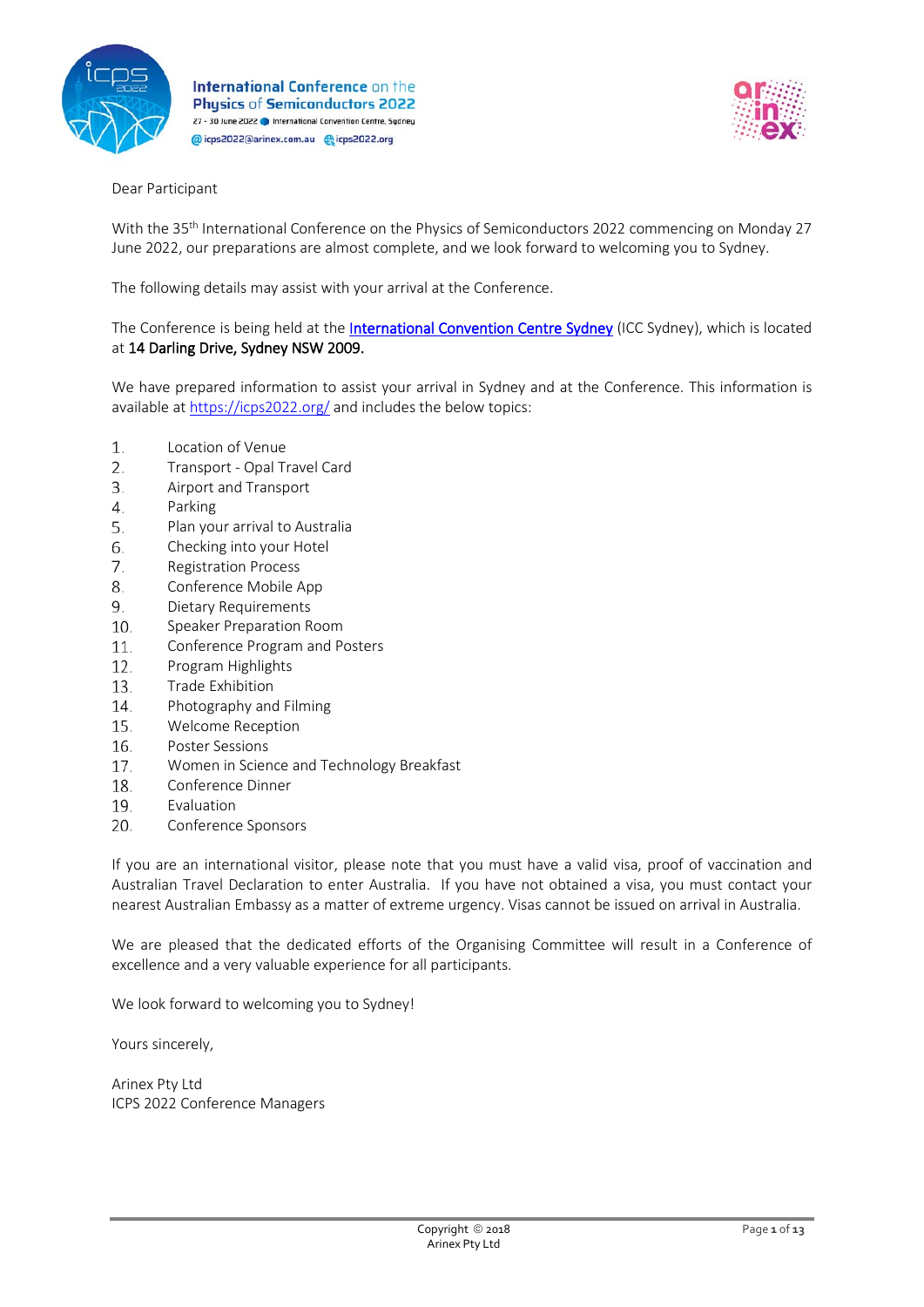



# <span id="page-1-0"></span>Location of Venue

The Concierge Desk at your hotel will assist you with directions and transport options if necessary. The closest train station is Town Hall Station, which is a short 10-minute walk to the Darling Quarter precinct and ICC Sydney.



# <span id="page-1-1"></span>Transport - Opal Travel Card



Opal cards are the smart ticket system for public transport in Sydney and NSW.

It is recommended that attendees planning to travel on public transport should obtain an Opal card or purchase a single Opal card ticket (single tickets are only available at train stations).

Opal cards are available at all train stations and attendees arriving at

Sydney Airport can collect an Opal card at the information desk. There are other Opal retailers including selected newsagents, convenience stores and supermarkets.

### How to add money to your Opal card

Topping up your card is simple and easy - pay by card or cash at any Opal card retailer or download the Opal Travel App and apply money to your Opal card via your phone online. Please allow up to one hour for your card balance to update.

### Tap on and Tap off

Hold your Opal card or single Opal card ticket against the Opal reader until it turns green - tap upon arrival and tap off upon exiting.

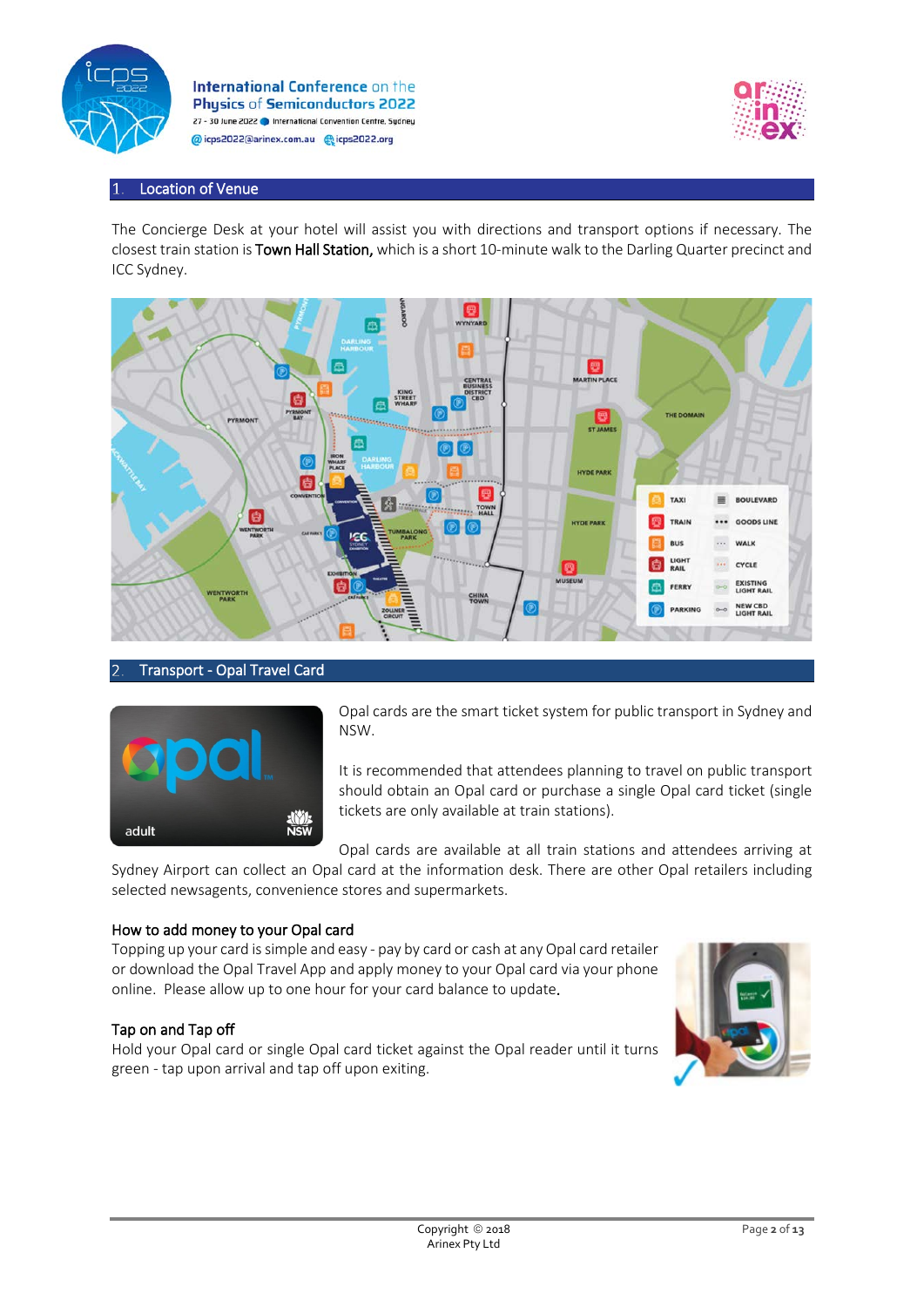

ţ



# Opal Travel

### Plan your trip with Opal Travel App

The app provides real time information about local train, bus and ferry times, locations, and walking distance to your next location. For more information watch the instructional video:

Current location

Select destination...

**Departing now** 

# <span id="page-2-0"></span>Airport and Transport



# Airport

Darling Harbour is only 16 kilometres from the airport. Travelling to Darling Harbour will take around 30 - 40 minutes to drive (depending on traffic) or 20 minutes by train plus a 10-minute walk. For more information on train departures and prices please visit: [www.airportlink.com.au.](http://www.airportlink.com.au/)

<https://transportnsw.info/apps/opal-travel>

# **Train**

The airport train station is located inside the Domestic and International terminals and will take you directly to and from the Sydney City Centre.

Fares from Sydney Airport terminals to the city are approximately A\$17.00 per adult for a single journey.

Airport train line: T2 Airport line (which is Macarthur to City via Airport or Sydenham line).

Airport train to the International Convention Centre Sydney: Town Hall station 10-minute walk Central station 20-minute walk Museum station 20-minute walk

On weekdays there are approximately six to eight services every hour from 0600 until 2200, and then four per hour until the last train.

On weekends and public holidays there are four services per hour.

Refer to Transport NSW site for schedules and stop locations [https://transportnsw.info.](https://transportnsw.info/)

# Bus

Bus routes 389 (Bondi to Pyrmont) and 501 (West Ryde to Central Pitt Street) stop at Harris Street near Allen Street - a 10-minute walk from ICC Sydney. Please plan your trip at [http://www.sydneybuses.info/.](http://www.sydneybuses.info/) Alternatively, contact your hotel regarding airport shuttle services, for a minimal fee.



# Taxi

A taxi fare is approximately A\$50.00 from the airport to the city district. If you would prefer to pre-book your taxi during your stay in Sydney, please contact: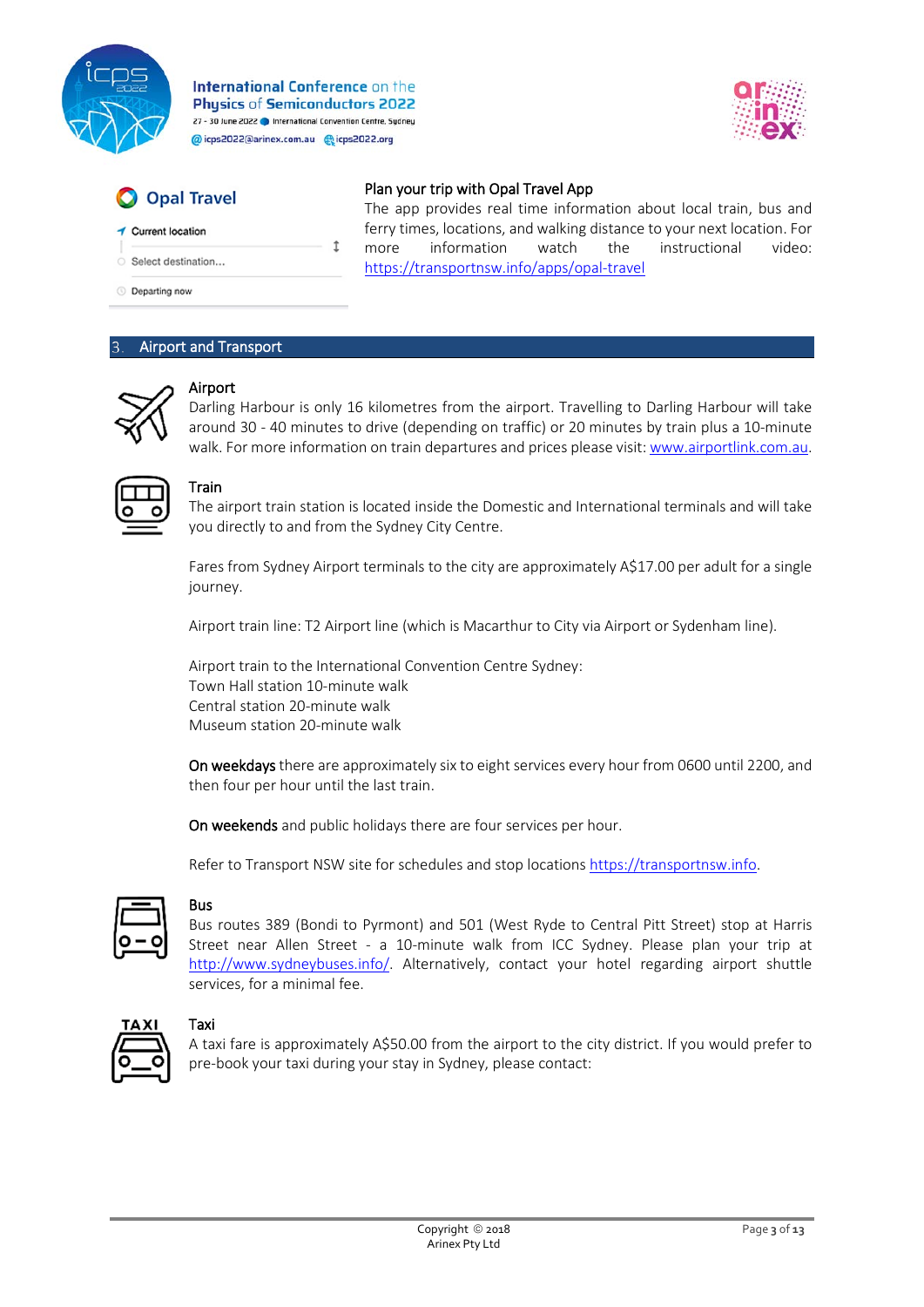

# Taxis Combined

Phone: 13 33 00 Website: [www.taxiscombined.com.au](http://www.taxiscombined.com.au/)

# Silver Service

Phone: 13 31 00 Website[: www.silverservice.com.au](http://www.silverservice.com.au/)



Legion Cabs Phone: 13 14 51 Website: [www.legioncabs.com.au](http://www.legioncabs.com.au/)

Premier Cabs Phone: 13 10 17 Website: [www.premiercabs.com.au](http://www.premiercabs.com.au/)



### Uber

An Uber is approximately A\$35.00 from the Airport to Sydney city. Please note your pickup location depends on your terminal and ride option.

Follow the below steps if you would like to utilise an Uber service:

- Download [Uber](https://www.uber.com/en-AU/) on your mobile device. Simply search 'Uber' and install the app.
- Create an account and add in your details.
- Request when you're ready to walk outside choose a ride option that suits your group size and luggage storage needs, and enter your pickup location in the app.
- Exit the terminal the pickup location will depend on the type of vehicle you select. Please refer to the instructions below to find out where to meet your driver.
- Look for your driver if you can't find your driver, contact him or her through the app.

At the Domestic Airport Terminal, head to the priority pickup zone for your uberX ride. (Follow the green signs through the car park to the public pickup area. This is the priority pickup zone.) For all other ride options at the domestic terminal, head outside to the general passenger pickup area and wait curb side.

At the International Airport Terminal, meet your uberX driver at the express pickup zone. (Follow the yellow signs from Car Park 7 to the Express pickup area.) For all other ride options, head to the limousine pickup area.

For fare estimates, visit the Uber websit[e here.](https://www.uber.com/en-AU/)

# <span id="page-3-0"></span>Parking



ICC Sydney operates a 24-hour car parking station, including disabled parking bays, motorcycle parking spaces, bicycle racks and electric car charge spaces. The Exhibition Centre Car Park (Car Park 1) will be available for attendees. Parking rates are as follows:

| $0 - 1$ hours                                      | A\$18.00 |
|----------------------------------------------------|----------|
| $1 - 2$ hours                                      | A\$30.00 |
| $2 - 3$ hours                                      | A\$38.00 |
| $3 - 4$ hours                                      | A\$44.00 |
| $4+ hours$                                         | A\$49.00 |
| Lost ticket                                        | A\$49.00 |
| Night rate (entry after 5.00pm exit before 4.00am) | A\$28.00 |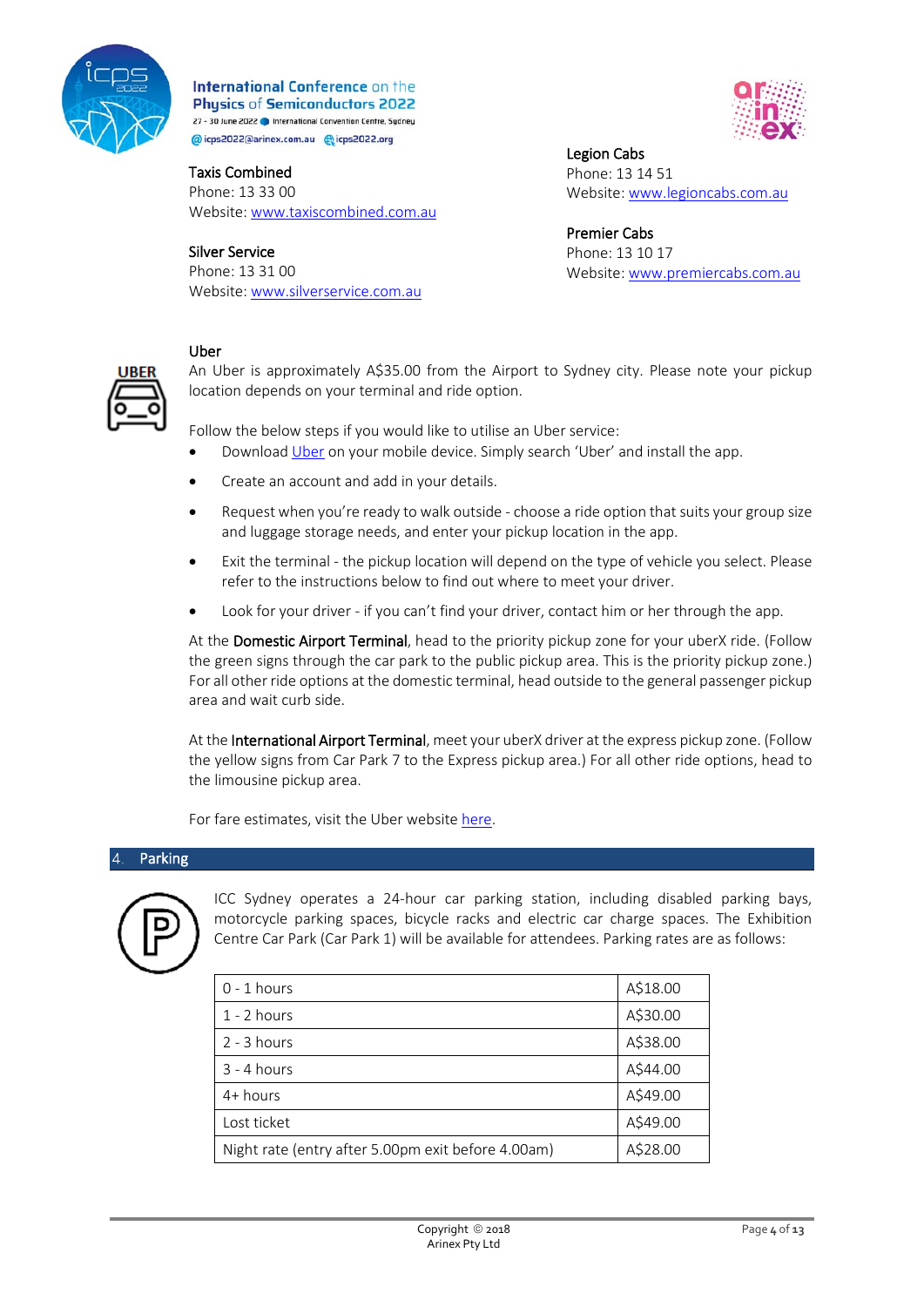



### <span id="page-4-0"></span>Australian Quarantine and Inspection Service (AQIS)

AQIS plays an important role in keeping out unwanted pests and diseases that could devastate Australia's native wildlife, environment, tourism and agricultural industries. To have a smooth transition through quarantine and to enjoy your participation at this Conference, it is important that you understand Australia's quarantine regulations. Visit<http://www.daff.gov.au/biosecurity/travel> for more information.

#### Customs

Please ensure that along with your passport and visa, you also pack your registration confirmation letter within your carry-on luggage. You may be asked to produce this when moving through customs at your arrival airport. In addition to this, please be sure to complete your Incoming Passenger Card with all details and answer each question honestly.

#### Visa

All visitors to Australia must have a valid visa to travel to and enter Australia (other than New Zealand passport holders, who will normally be issued a Special Category visa on arrival, provided they meet health and character requirements). For further informatio[n click here.](https://visaguide.world/australia-visa/)

#### Exchange Rate

Decimal currency is used in Australia with the dollar as the basic unit (100 cents = \$1). Notes come in \$100, \$50, \$20, \$10 and \$5. Coins come in \$2, \$1, 50c, 20c, 10c and 5c denominations. Currency exchange facilities are available in most banks and airports and operate during normal business hours.

To view the current foreign exchange rates, please visi[t www.x-rates.com](http://www.x-rates.com/)



#### Emergency Number

If there is an emergency while at any of the conference venues during the meeting, immediately report to one of our onsite staff members or the venue staff. This is to ensure prompt and efficient response from emergency services. Outside the conference, Fire, Police and Ambulance can all be reached by dialling 000 (tripe zero).

### Credit, Banking and ATM's

Credit cards are accepted at most restaurants and shops - the most widely used being MasterCard, Visa and American Express. Banks and post offices generally open from 0900 - 1600 hours from Monday to Friday. Business office hours are 0900 - 1730 hours from Monday to Friday.

Automated Teller Machines (ATM's) are conveniently located at:

- ICC Sydney Convention Centre beside the main café on ground level
- Harbourside Shopping Centre and Darling Quarter Precinct

#### Weather

June is Winter in Sydney and the average temperature ranges from 8 – 20 degrees Celsius.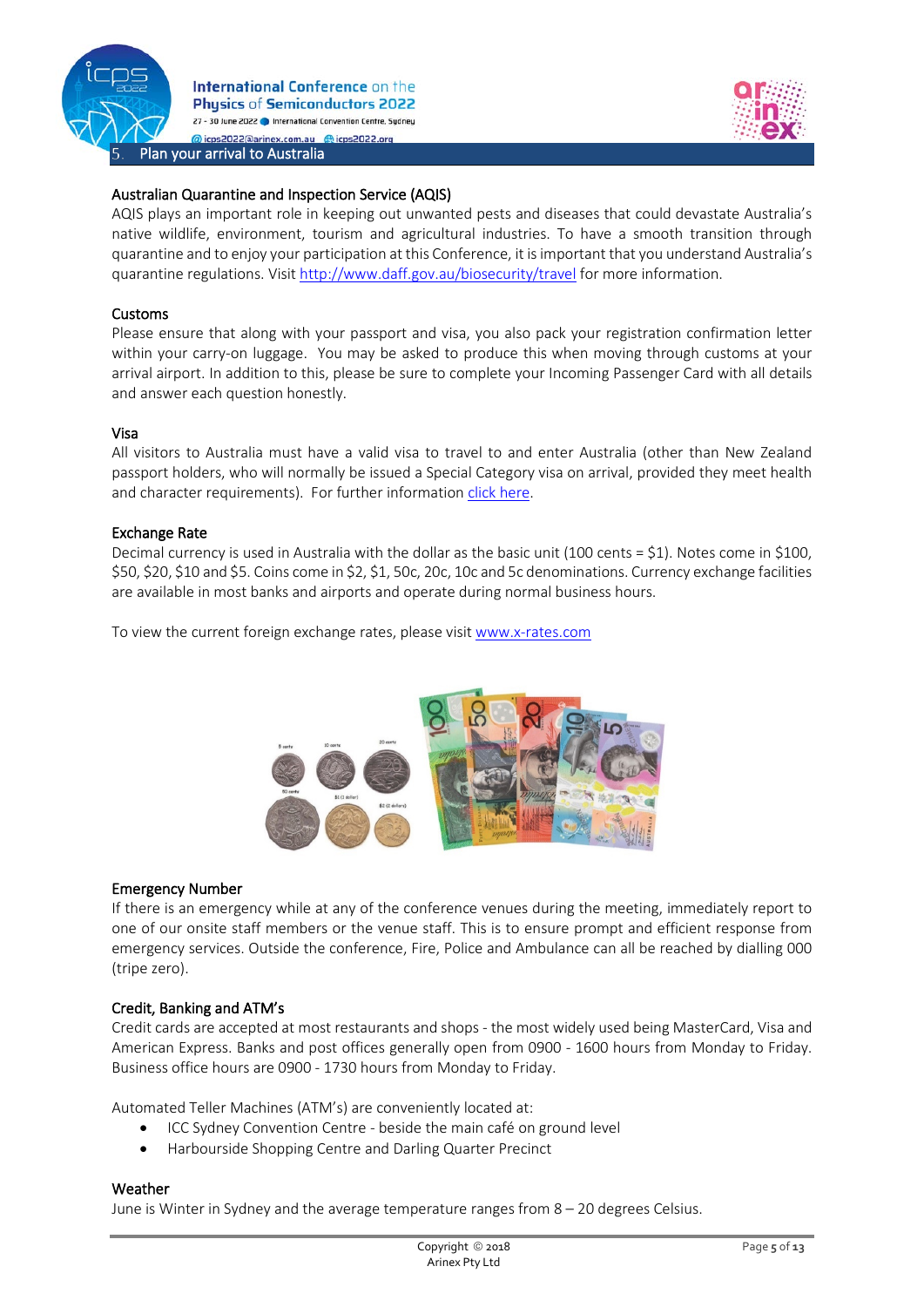



# Electric Current

The electric current within Australia is 240 Volt, AC 50 cycles. Two or three pin rectangular plugs are used. For more information, please visit your local travel store or see image below.



#### <span id="page-5-0"></span>Checking into your Hotel 6.

For most hotels the check-in time is 1500 hours. Your hotel will do their best to have rooms available for early check-in, however if you wish to confirm your room for an early arrival, you will need to pre-book and pay for the room from the previous evening.

As per standard hotel policies and procedures, delegates will be required to provide a credit card or a cash bond upon check in. This is to cover any incidental charges incurred during your stay regardless as to whether your accommodation has been pre-paid in full. The hotel will place a hold on your credit card or hold the cash deposit until you check-out. Should you not utilise any incidentals during your stay the credit card will not be charged and/or the cash deposit will be returned.

### Hyatt Regency Sydney

161 Sussex St, Sydney NSW 2000 Phone: (02) 8099 1234

Holiday Inn Darling Harbour 68 Harbour St, Sydney NSW 2000 Phone: (02) 9291 0200

### Oaks Goldsbrough Darling Harbour

243 Pyrmont Street, Darling Harbour NSW 2009 Phone: 1300 667 078

### <span id="page-5-1"></span>Registration Process

The registration desk will be located on Level 2 Meeting Room Foyer of the Convention Building at the International Convention Centre (ICC) Sydney. All participants must visit the registration desk to collect their name badge before gaining access to the Conference.

We encourage you to register as early as possible to allow for easy access to the opening of the Conference. Please bring your confirmation letter with the barcode on it. You will need to provide this (either a printed copy or on your mobile device) at the registration desk for your name badge to be printed. Your barcode will be sent in a separate email later this week.

### Registration desk opening times:

| Monday 27 June    | $11:00 - 18:30$ |
|-------------------|-----------------|
| Tuesday 28 June   | $07:30 - 18:30$ |
| Wednesday 29 June | $07:30 - 17:30$ |
| Thursday 30 June  | $08:00 - 16:00$ |

If on arrival at the Conference you have not paid for your registration, you will be directed to make payment. All outstanding accounts must be settled upon registering for the Conference. Please arrive early to avoid any delays.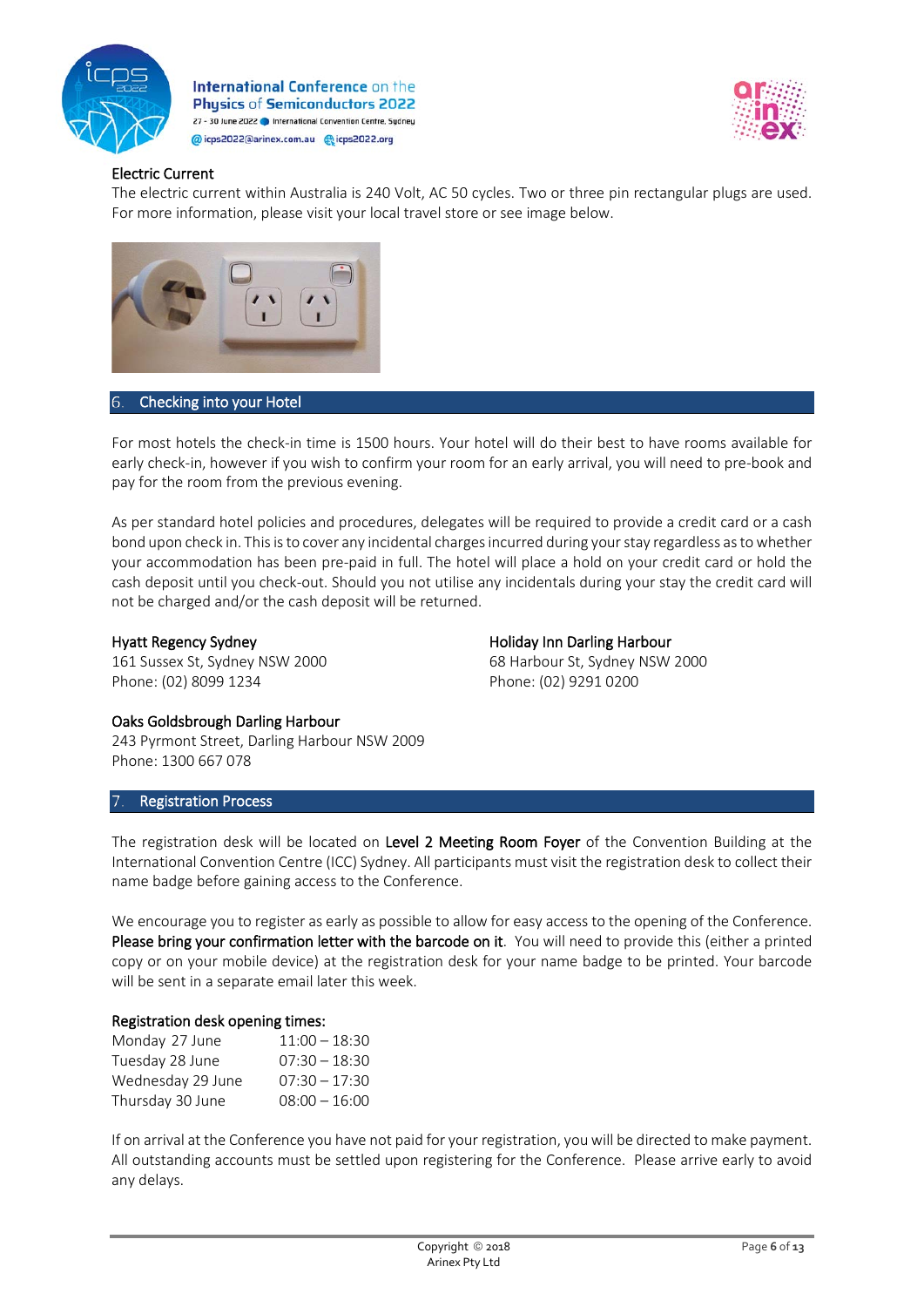



# <span id="page-6-0"></span>Conference Mobile App



Our Conference Mobile App allows registered delegates access to the latest information regarding the Conference Program, social events, speakers, notifications and many other aspects of the Conference.

Registered delegates may access the Conference App by scanning the QR code to the left to download to your device or by visiting the Apple / Android store to download the app by searching **eMobilise**.

To log into the ICPS 2022 Mobile App follow the below instructions:

- 1) Enter the event code ICPS2022
- 2) Enter your email address. Note that the email address you use must be the email address used on your registration application.
- 3) Enter the initial password ICPS2022

If your registration was completed by use of an alternative email address (e.g. on group or corporate registrations) you will need to visit the Registration Desk at the Conference or contact the Conference Managers at [icps2022@arinex.com.au](mailto:icps2022@arinex.com.au) for assistance.

Should you encounter any difficulties in downloading or utilising the app, the Arinex staff at the Registration Desk at the Conference venue will be pleased to be assist you.

#### <span id="page-6-1"></span>Dietary Requirements  $\mathsf{q}$

If you have not already done so, please advise the Conference Managers of any specific requests (including vegetarian requirements). All attempts will be made to meet these requirements.

#### <span id="page-6-2"></span>10. Speaker Preparation Room

The Speaker Preparation Room is in Business Suite 2.3 on Level 2 of ICC Sydney. Please speak to the registration team to assist you to find the speaker preparation room.

The speaker preparation room will be open during the following times:

| $10:00 - 16:00$ |
|-----------------|
| $07:30 - 16:00$ |
| $07:30 - 16:00$ |
| $08:00 - 13:00$ |
|                 |

All oral speakers are asked to load/check their presentation at least 1 hour prior to their session commencing to ensure it is checked and tested.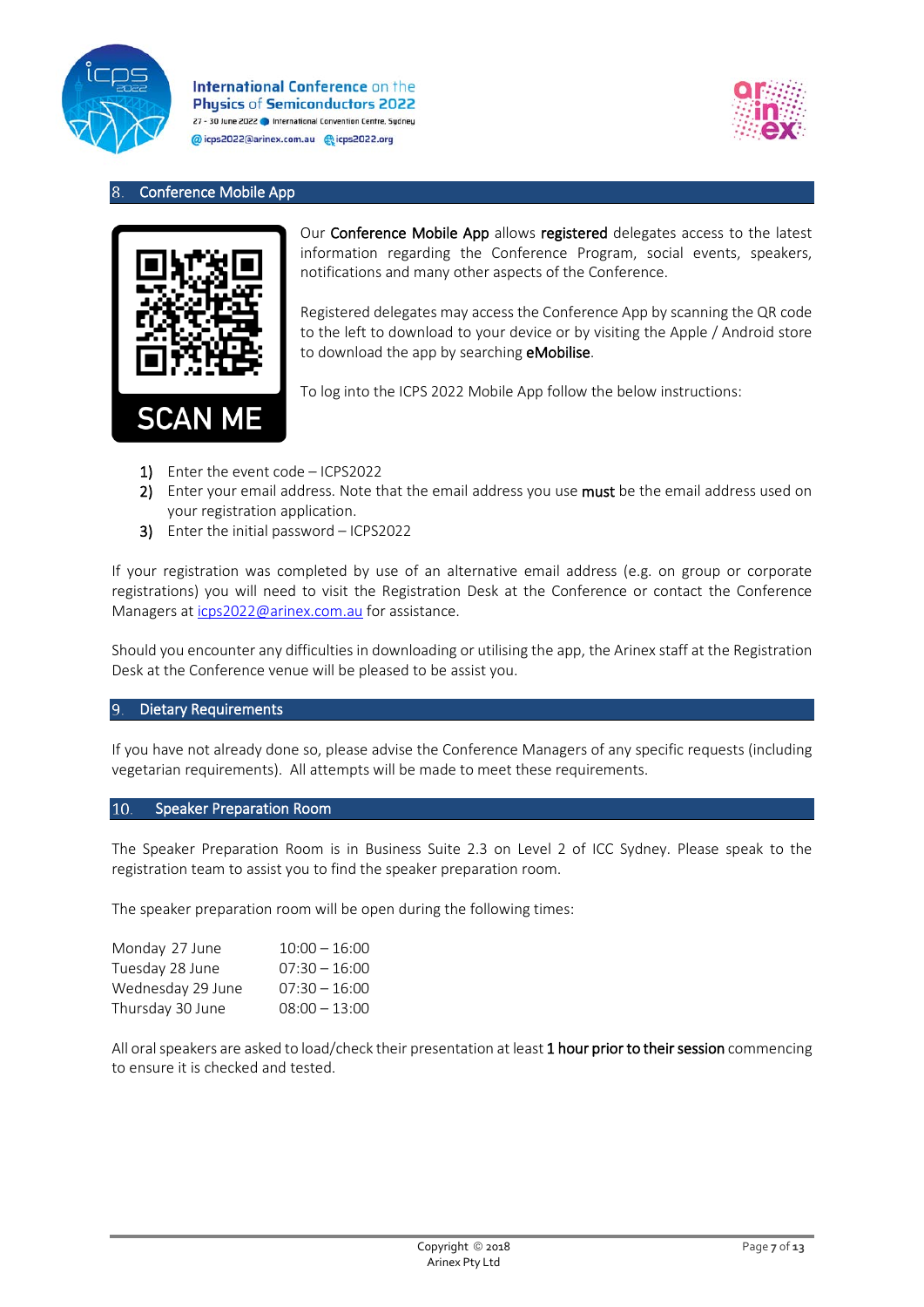



### <span id="page-7-0"></span>11. Conference Program and Posters

The Conference Program commences on Monday 27 June 2022 at 11:45am AEST with the Opening Ceremony. Please be seated at least 5 minutes prior to the start of the Opening Session. [Click here to view the detailed program.](https://icps2022.org/program/)

ICPS 2022 are showcasing both digital and hard copy posters. The digital posters will be displayed on large touch screen TVslocated in the Level 2 Meeting Room Foyer as well as in the Conference Mobile App. Poster session programs are also available [here](https://icps2022.org/program/) and will feature scheduled hard copy posters and mini oral presentations (5-minute oral presentation comprising of a 3-minute pitch of a digital poster + 2 minutes of questions).

#### <span id="page-7-1"></span>Program Highlights 12.

### Equity, Diversity and Inclusion in Semiconductor Physics Panel

When: Wednesday 29 June 2022 Where: Pyrmont Theatre, International Convention Centre Sydney Time: 11:00 – 12:00

Diversity has many dimensions, including professional experience, cultural background, disability, gender and sexual orientation. Some of the issues that will be raised in this session include:

- Methods an average researcher can undertake to make the semiconductor physics community more equitable and inclusive.
- The impacts of the pandemic on education and career progression have not been equal, and often have fallen more heavily on under-represented and lower socio-economic status groups. How should we mitigate this in the future?
- And more.

The session will include a brief presentation and Q&A by:

- Misha Schubert, Chief Executive Officer, Science & Technology Australia.
- Dr Cathy Foley, Australia's Chief Scientist.
- Prof Chennupati Jagadish, Head of Semiconductor Optoelectronics and Nanotechnology Group, Research School of Physics, Australian National University.
- Prof Michael Fuhrer, ARC Laureate Fellow, School of Physics, Monash University and ARC Centre of Excellence for Future Low-Energy Electronics Technologies (FLEET).

#### Meet the Editors Session

When: Thursday 30 June 2022 Where: Meeting Room C2.1, International Convention Centre Sydney Time: 12:00 – 13:00

Chair: A/Prof Dane McCamey, Chief Investigator, ARC Centre of Excellence in Exciton Science and Associate Dean, International and Engagement in the Faculty of Science, University of New South Wales Sydney

We will have a panel of scientific editors from prime international journals that will share their experience on handling manuscripts and provide tips on how to make your manuscript published. The session will include a brief introduction by the editors, followed by a Q&A session.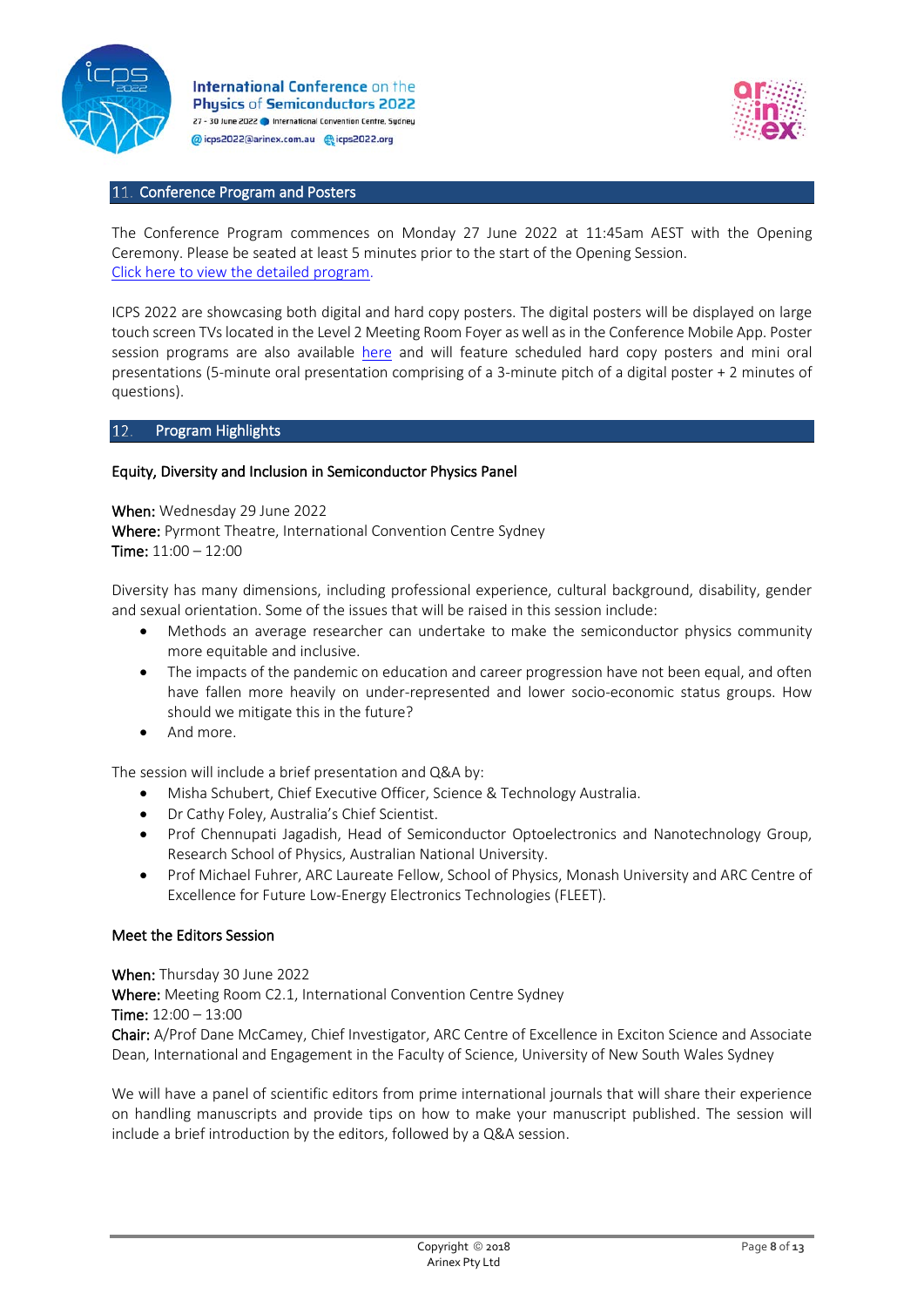



### Next Generation Science - Career in Science

When: Tuesday 28 June 2022 Where: Meeting Room C2.3, International Convention Centre Sydney Time: 12:00 – 12:40

ICPS has brought together the collective resources of universities, industrial partners and core facilities with the aim of delivering a highly engaging outreach program as part of the conference. This program will provide a unique learning experience on what a future in science can offer for secondary students.

This is a once in a generation opportunity for students to interact with frontline practice leaders, including Nobel Laureate, Klaus von Klitzing, in an intimate and streamlined environment. The session will be chaired by Professor Michelle Simmons, AO Director of the Australian Research Council Centre of Excellence for Quantum Computation and Communication Technology (CQC2T), Founder and CEO, Silicon Quantum Computing and 2018 Australian of the Year.

# Opening and ICPS Symposium

When: Monday 27 June 2022 Where: Pyrmont Theatre, International Convention Centre Sydney Time: 1200 – 1500

The Conference starts with an Acknowledgement of Country by the KARI Singers and a welcome address by Dr Cathy Foley, Australia's Chief Scientist. This is followed by the ICPS Symposium which includes presentations and Q&A with:

- Prof. Dr. Klaus von Klitzing, Nobel Laureate and Department Head of Low Dimensional Electron Systems, Max Planck Institute.
- Prof. Dr. Claudia Felser, Director, Max Planck Institute for Chemical Physics of Solids in Dresden.
- Prof. Giulia Galli, Electronic Structure and Simulations in the Institute for Molecular Engineering and Professor of Chemistry at the University of Chicago.
- Sir Konstantin 'Kostya' Novoselov, Nobel Laureate and Professor at the Centre for Advanced 2D Materials, National University of Singapore.

# <span id="page-8-0"></span>13. Trade Exhibition

The Exhibition will be located in the Level 2 Meeting Room and Pyrmont Theatre Foyers at the ICC Sydney. All delegates are encouraged to visit the exhibits and meet with the representatives to experience the products and services on offer.

The Exhibition will be open during the following hours:

| $11:30 - 19:00$ |
|-----------------|
| $08:45 - 19:00$ |
| $08:45 - 17:30$ |
| $08:45 - 16:15$ |
|                 |

All refreshment breaks will be held in the exhibition area providing maximum networking opportunities for delegates and exhibitors.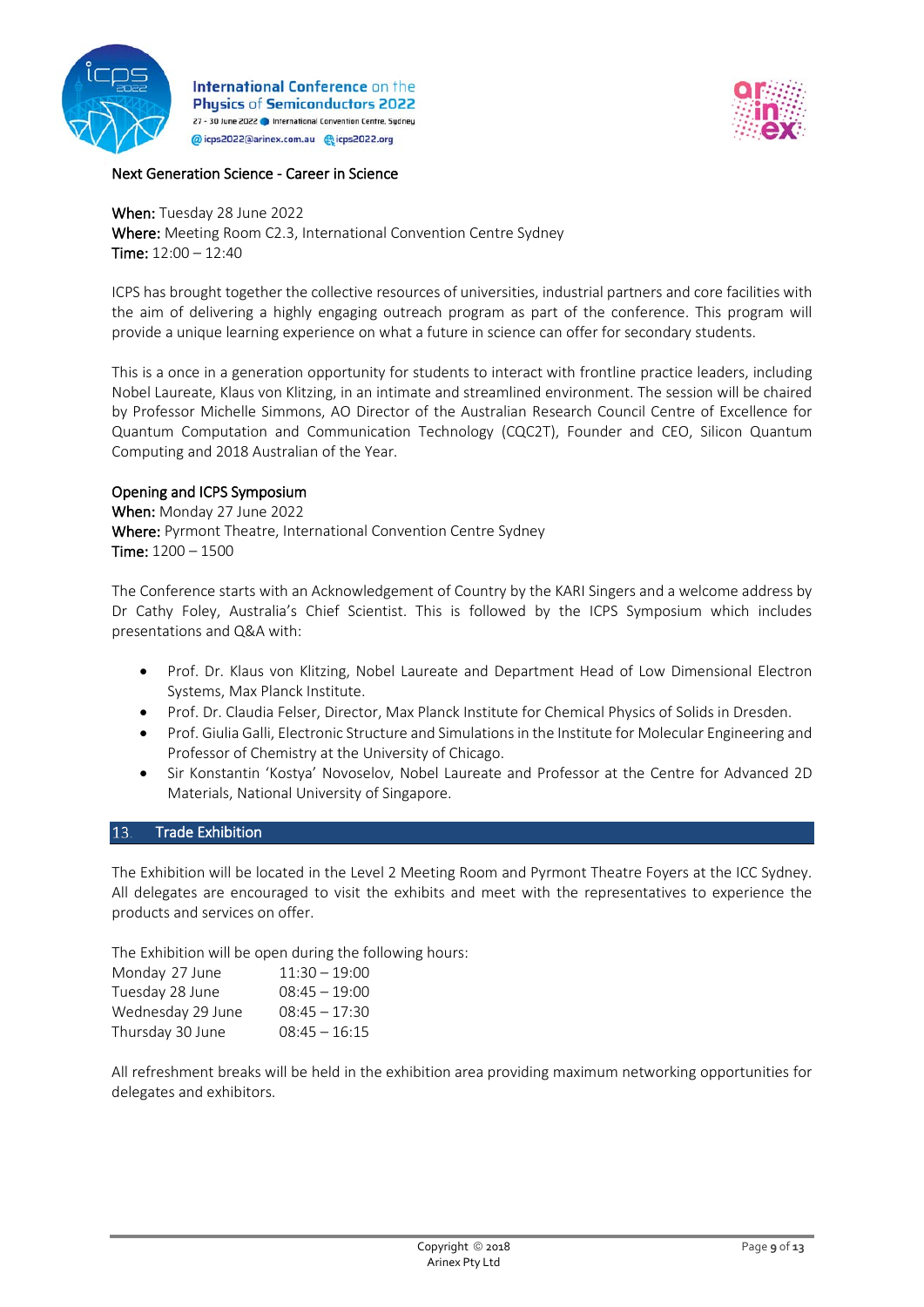



#### <span id="page-9-0"></span>14. Photography and Filming

Delegates are advised that segments of the Conference may be filmed or photographed for the purpose of the Conference proceedings. The appropriate *authority to publish* permission applies. If you do not wish to be filmed or photographed, please advise the operator and move out of camera range.

#### <span id="page-9-1"></span>15. Welcome Reception

We invite you to the first event of the Conference; enjoy an evening of networking, entertainment, whilst indulging in delicious canapés and fine beverages.

| Venue:              | Level 2 Meeting Room Foyer, International Convention Centre Sydney |
|---------------------|--------------------------------------------------------------------|
| Date:               | Monday 27 June 2022                                                |
| Time:               | $17:30 - 19:00$                                                    |
| Cost:               | Included in the full Conference registration fee                   |
| Additional tickets: | A\$70.00 (includes GST)                                            |

#### <span id="page-9-2"></span>16. Poster Sessions

Enjoy an evening of light refreshments with opportunity to network, interact with authors, browse the poster presentations and exhibition.

| Venue: | Level 2 Meeting Room Foyer, International Convention Centre Sydney |
|--------|--------------------------------------------------------------------|
| Date:  | Monday 27 and Tuesday 28 June 2022                                 |
| Time:  | 17:30 – 19:00                                                      |
| Cost:  | Included in the full Conference registration fee                   |

#### <span id="page-9-3"></span>17. Women in Science and Technology Breakfast

Proudly Sponsored by Centre of Quantum Computation and Communication Technology.

Join us for a breakfast networking event for female-identifying attendees hosted by Prof Jodie Bradby. Attending this event will be established and successful women in the science and technology field who will each be sharing their one top tips for success with the audience.

| Venue: | Meeting Room C2.2, International Convention Centre Sydney |
|--------|-----------------------------------------------------------|
| Date:  | Wednesday 29 June 2022                                    |
| Time:  | $07:30 - 08:30$                                           |
| Cost:  | A\$35.00                                                  |

#### <span id="page-9-4"></span>18. Conference Dinner

The Conference Dinner will be a memorable experience at Luna Park Sydney. Luna Park Sydney is an Australian icon in prime Sydney CBD waterfront location. It is on the foreshore of Sydney Harbour with full and uninterrupted views of the two other Sydney icons – the Sydney Harbour Bridge and the Sydney Opera House. Enjoy an evening of networking and entertainment, whilst indulging in a 2-course menu and fine beverages.

| Crystal Ballroom, Luna Park |
|-----------------------------|
| Wednesday 29 June 2022      |
| $19:00 - 22:00$             |
| A\$139.00                   |
|                             |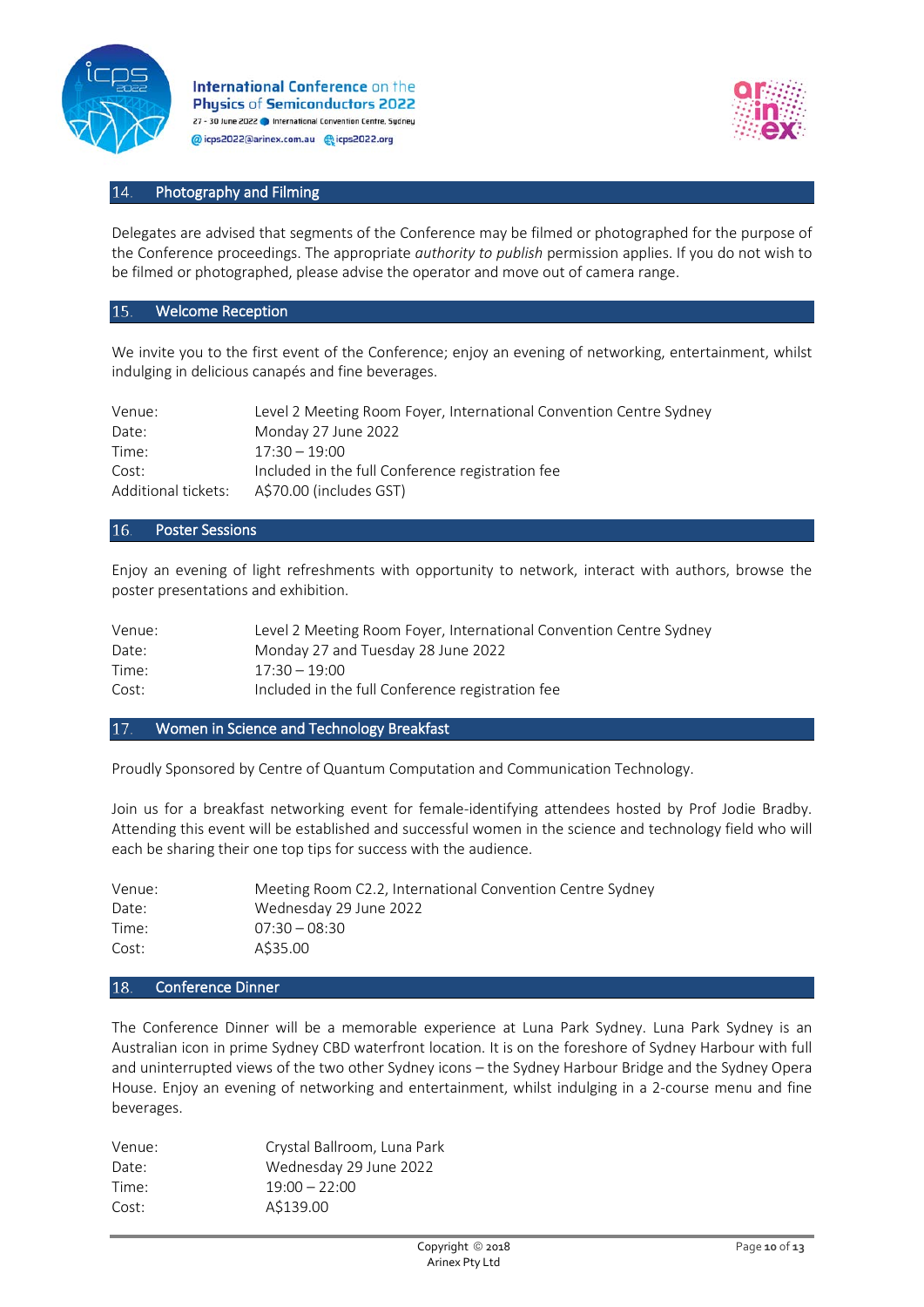



# **Transport**

Please note that a complimentary water transfer (boat transport on Sydney Harbour) has been organised for registered delegates attending the Conference Dinner from ICC Sydney to Luna Park Sydney.

| 1820 | Delegates to board from ICC Wharf                             |
|------|---------------------------------------------------------------|
| 1840 | Boat departs                                                  |
| 1858 | Delegates disembark at Milsons Point Wharf                    |
| 2200 | Delegates board at Milsons Point Wharf to return to ICC Wharf |

<span id="page-10-0"></span>**Evaluation** 19.

All Conference delegates are encouraged to complete the Conference evaluation which will be issued electronically following the conclusion of the Conference. Your evaluation of the Conference will be important in planning for future events. Please complete your evaluation of the ICPS 2022 online.

<span id="page-10-1"></span>Please note there is no certificate of attendance organised for this conference.

#### $20.$ Conference Sponsors

The Organising Committee extends its appreciation to the following sponsors for their invaluable commitment and support:

### Conference Supporters

Supported by the





Platinum Sponsors





Silver Sponsor

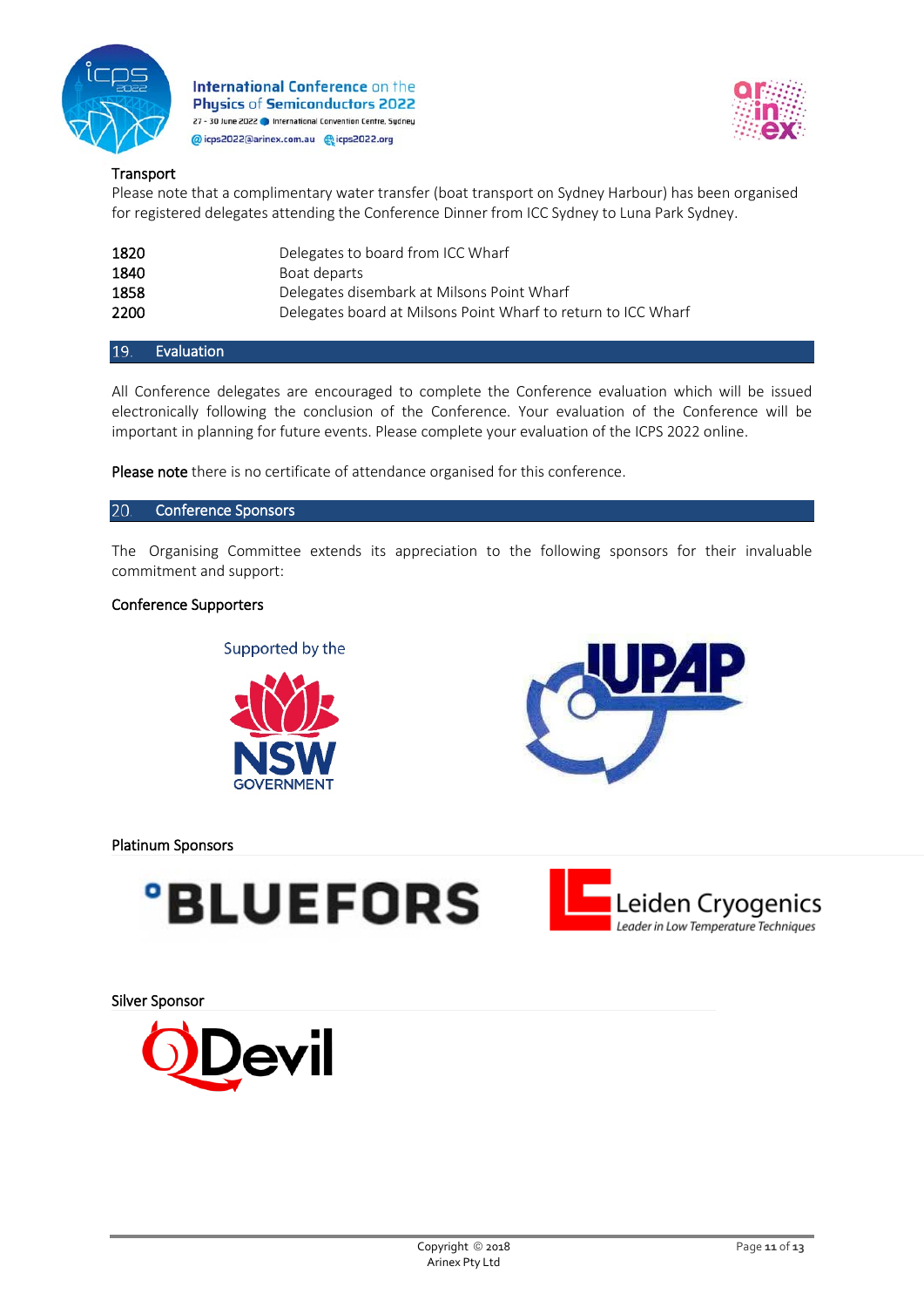



ICPS Symposia, Women in Science & Technology Breakfast, Conference Dinner and Poster Drinks Session, Refreshment Break, Charge, valley and spin qubits Session Sponsors

| ***********<br>$\cdots$<br><br>********** | CENTRE FOR<br>QUANTUM COMPUTATION &<br>COMMUNICATION TECHNOLOGY |
|-------------------------------------------|-----------------------------------------------------------------|
|                                           | AUSTRALIAN RESEARCH COUNCIL CENTRE OF EXCELLENCE.               |

#### Next Generation Science Sponsor



Equity, Diversity and Inclusion in Semiconductor Physics Session Sponsor

Australian Research Council Centre of Excellence in



### Plenary Session Sponsor



### Poster Award Sponsor



Poster Session Sponsor